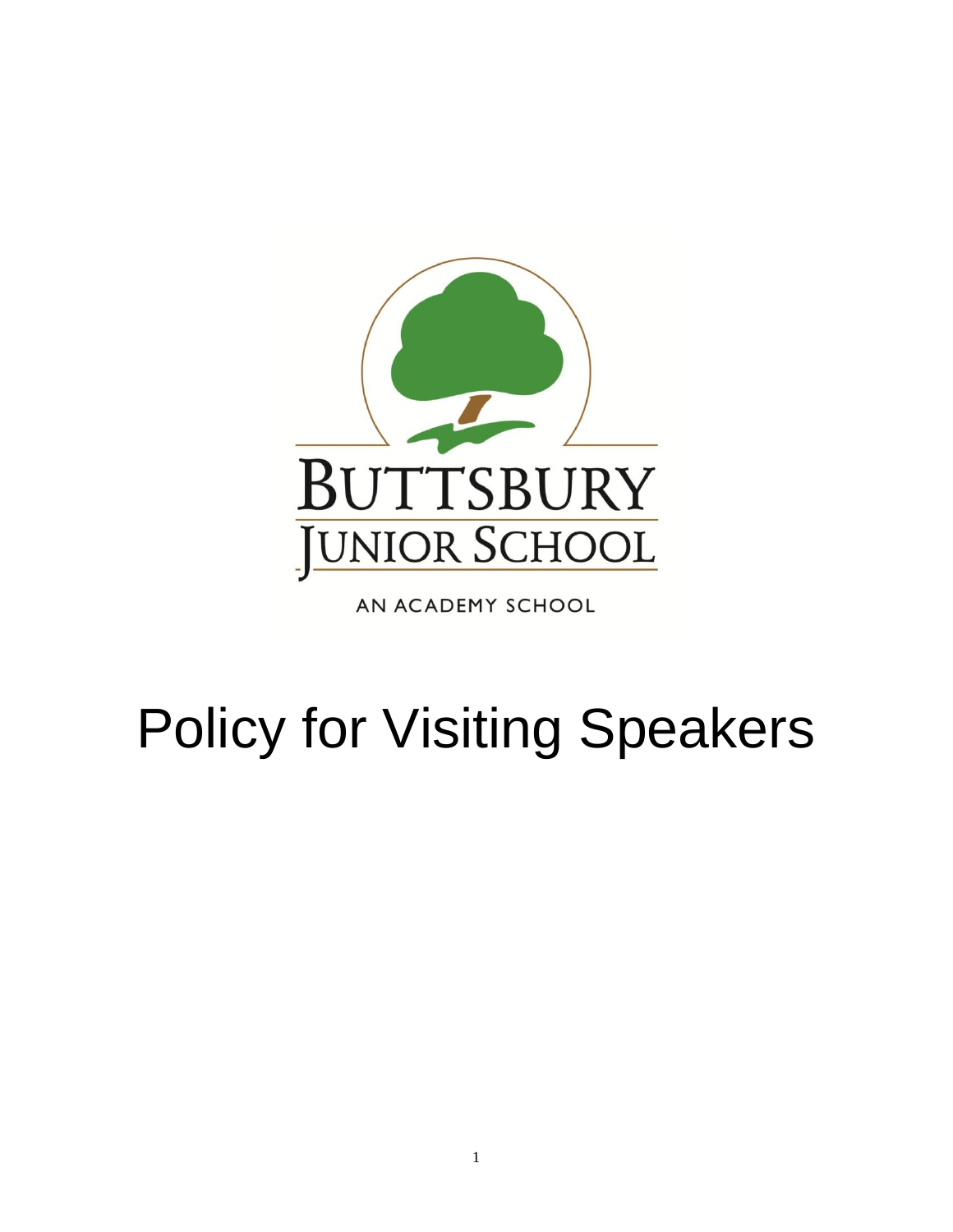# **Buttsbury Junior School - Visiting Speakers' Policy**

This policy should be read with the following policies:

- Safeguarding & Child Protection
- Visitors' Code of Conduct
- Collective worship
- PREVENT Strategy HM Gov 2015
- Keeping Children Safe in Education DfE 2016

### **1. Introduction**

Visiting speakers are welcome to Buttsbury Junior School. They make a contribution to the life and work of the school in many different ways. The learning opportunities and experiences they bring are encouraged and appreciated. It is the school's responsibility, however, to ensure that the security and welfare of its children is not compromised at any time. The school is equally responsible to the whole school community for ensuring that visitors comply with the guidelines.

It is our objective to establish a clear protocol and procedure for the admittance of external visiting speakers to the school which is understood by all staff, governors, visitors and parents and conforms to child protection guidelines.

The school is deemed to have control and responsibility for its children anywhere on the school site, during normal school hours, during after school activities and on school organised (and supervised) off-site activities.

#### **2. Visiting Speakers who are invited to the school**

Where possible permission should be granted by the Headteacher before any visiting speaker is asked to come into school. The Headteacher should be given a clear explanation as to the relevance and purpose of the visit and intended date and time for the visit.

- Visiting speakers may work with children in a variety of capacities, for example, to deliver a lesson (normally supervised by a member of staff), to meet with small groups of pupils or individuals or, alternatively, they may be working with a student on a one to one basis.
- Staff should ensure all normal visitor policy requirements are followed.
- Any visiting speaker who is not DBS checked must not be alone with children at any point. This includes whole class or small group teaching or one to one interviews of children or escorting children around the building.

If a visiting speaker has DBS clearance they may work with children unaccompanied by another member of staff. At times this might be teaching a class or a one to one interview. This must be agreed in advance.

- Regular visiting speakers to the school must have DBS clearance.
- Any visiting speaker delivering a lesson or assembly must comply with the requirements of the visiting speakers' policy.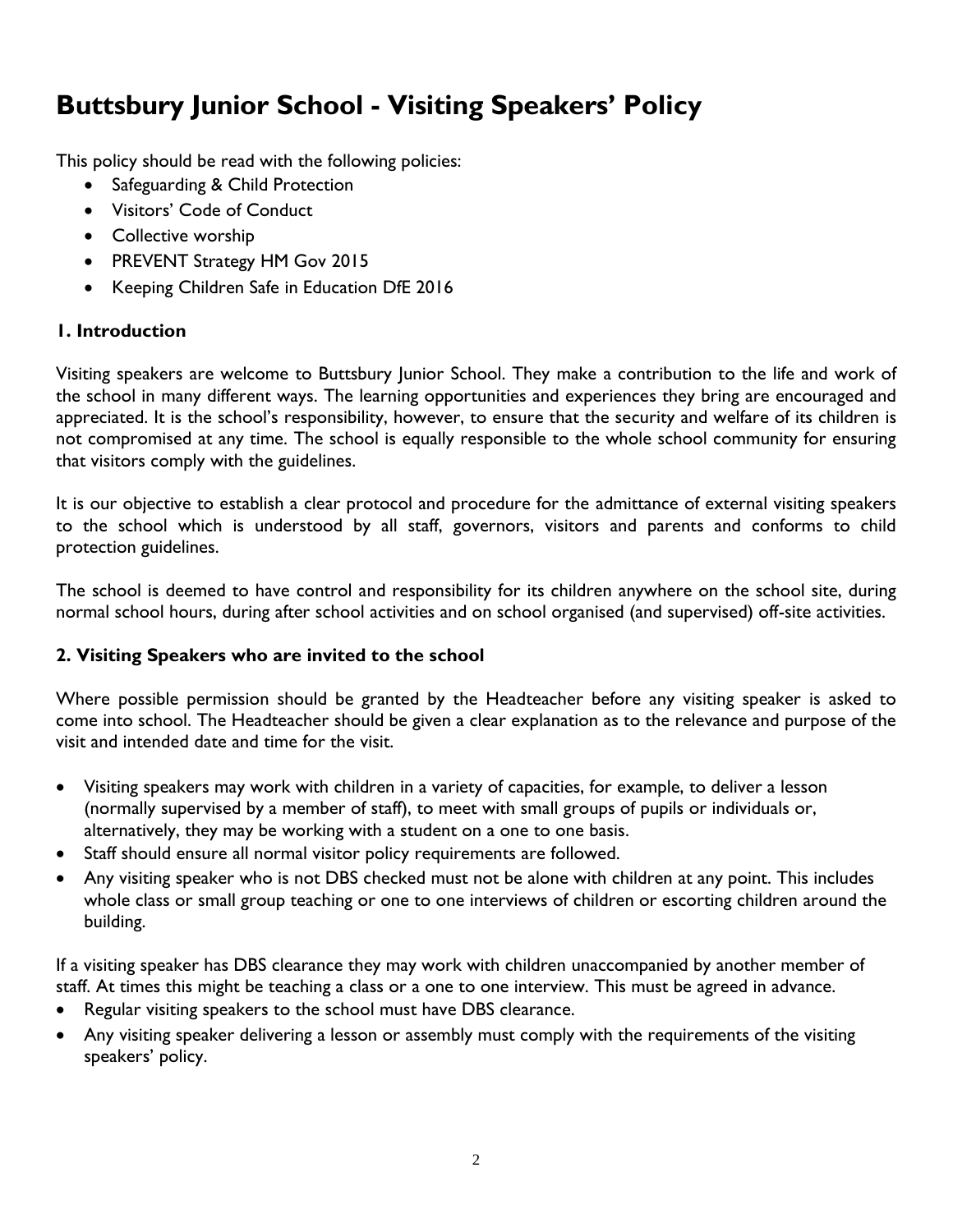#### **3. Use of External Agencies and Speakers**

At Buttsbury Junior School we encourage the use of external agencies or speakers to enrich the experiences of our children; however we will positively vet those external agencies, individuals or speakers who we engage to provide such learning opportunities or experiences for our pupils.

We ensure that we do not unwittingly use agencies that contradict each other with their messages or that are inconsistent with, or are in complete opposition to, the school's values and ethos. We must be aware that in some instances the work of external agencies may not directly be connected with the rest of the school curriculum so we need to ensure that this work is of benefit to our children.

All External Agencies and Speakers must read and accept the Visiting Speaker's agreement. (Appendix 1)

Our school will assess the suitability and effectiveness of input from external agencies or individuals to ensure that:

- Any messages communicated to children support fundamental British Values and our school values.
- Any messages communicated to children are consistent with the ethos of the school and do not marginalise any communities, groups or individuals
- Any messages communicated to children do not seek to glorify criminal activity or violent extremism or seek to radicalise children through extreme or narrow views of faith, religion or culture or other ideologies
- Activities are properly embedded in the curriculum and clearly mapped to schemes of work to avoid contradictory messages or duplication.
- Activities are matched to the needs of children

We recognise, however, that the ethos of our school is to encourage children to understand opposing views and ideologies, appropriate to their age, understanding and abilities, and to be able to actively engage with them in informed debate, and we may use external agencies or speakers to facilitate and support this. Therefore by delivering a broad and balanced curriculum, augmented by the use of external sources where appropriate, we will strive to ensure our children recognise risk and build resilience to manage any such risk themselves where appropriate to their age and ability but also to help children develop the critical thinking skills needed to engage in informed debate.

Policy Date: Summer 2019

Review Date: Summer 2022